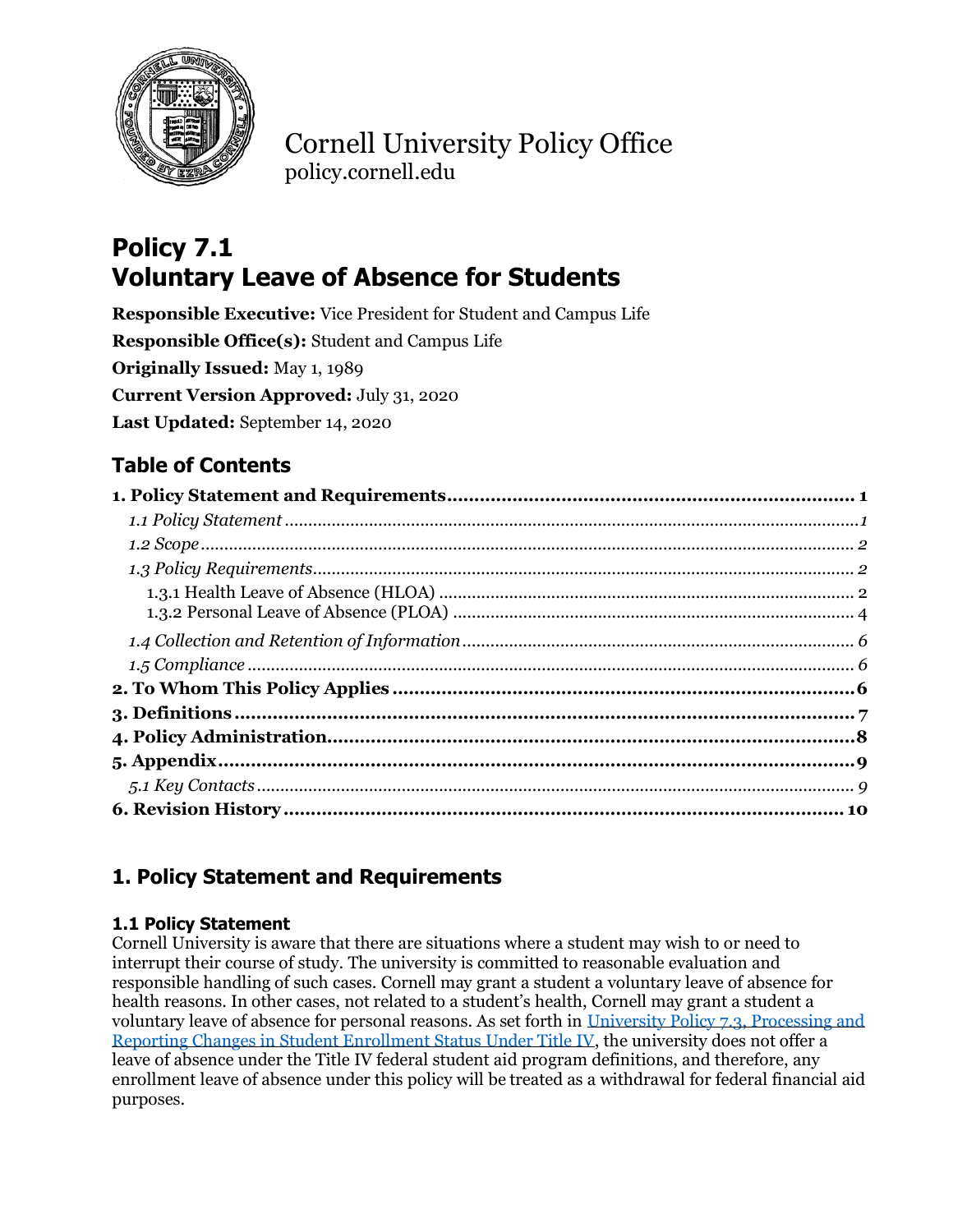#### <span id="page-1-0"></span>**1.2 Scope**

This policy applies to students on the Ithaca campus and Cornell Tech and stakeholders who have a responsibility for:

- recommending, approving, or processing a leave of absence  $\blacksquare$
- maintaining and updating student academic and administrative records
- ensuring compliance based on student enrollment  $\blacksquare$
- reviewing changes to financial aid eligibility  $\blacksquare$
- processing refunds  $\blacksquare$
- implementing and advising students of academic unit policies and practices  $\blacksquare$
- providing student insurance and student health services  $\blacksquare$
- $\blacksquare$ determining reasonable accommodations and services related to health concerns

An admitted applicant who accepted the university's offer of admission to a degree program but has not yet commenced attendance at the university is not eligible for a leave of absence.

#### <span id="page-1-1"></span>**1.3 Policy Requirements**

#### <span id="page-1-2"></span>1.3.1 Health Leave of Absence (HLOA)

**1.3.1.1 Circumstances for an HLOA:** A student may choose to request a Health Leave of Absence (HLOA) as a disability accommodation, or to provide time needed to pursue treatment for or attend to a health condition. Students seeking this kind of leave have an intent to return to academic pursuits at the university.

**1.3.1.2 Process to Request an HLOA:** A student considering an HLOA is encouraged to consult with the university's Student Disability Services office about possible accommodations to mitigate the need for a leave. The student is responsible for initiating an HLOA request by submitting the HLOA request form (via [withdrawal.cornell.edu\)](https://withdrawal.cornell.edu/) or consulting with Student Disability Services.

- The Health Leaves Coordinator is responsible for consulting with the student, the student's health care provider, Student Disability Services, and the college before granting an HLOA.
- The student's college may place conditions on the student's return based on curriculum sequencing, time to degree requirements, or academic actions determined and communicated to the student by the end of the term.
- The Health Leaves Coordinator must provide the designated office in the student's college  $\blacksquare$ with the HLOA letter within two business days of notifying the student that the HLOA has been granted (per [University Policy 7.3, Processing and Reporting Changes in Student Enrollment](https://www.dfa.cornell.edu/policy/policies/processing-and-reporting-changes-student-enrollment-status-under-title-iv)  [Status Under Title IV](https://www.dfa.cornell.edu/policy/policies/processing-and-reporting-changes-student-enrollment-status-under-title-iv)).
- The college's designated office is responsible for reporting the HLOA to the Office of the University Registrar and ensuring that all necessary and appropriate supporting documentation is included (per [University Policy 7.3](https://www.dfa.cornell.edu/policy/policies/processing-and-reporting-changes-student-enrollment-status-under-title-iv)).
- The student's college or the university reserves the right to change a voluntary HLOA to a required leave or withdrawal if an academic or disciplinary review determines it appropriate.
- The Office of the University Registrar is responsible for reviewing and approving dates  $\mathbf{r}$ pertaining to the HLOA, processing the HLOA, and reporting the student's change of enrollment status (per [University Policy 7.3](https://www.dfa.cornell.edu/policy/policies/processing-and-reporting-changes-student-enrollment-status-under-title-iv)).

When the student's enrollment status is changed, automated notification will alert the departments that manage financial aid, housing and residential life, the student health plan, international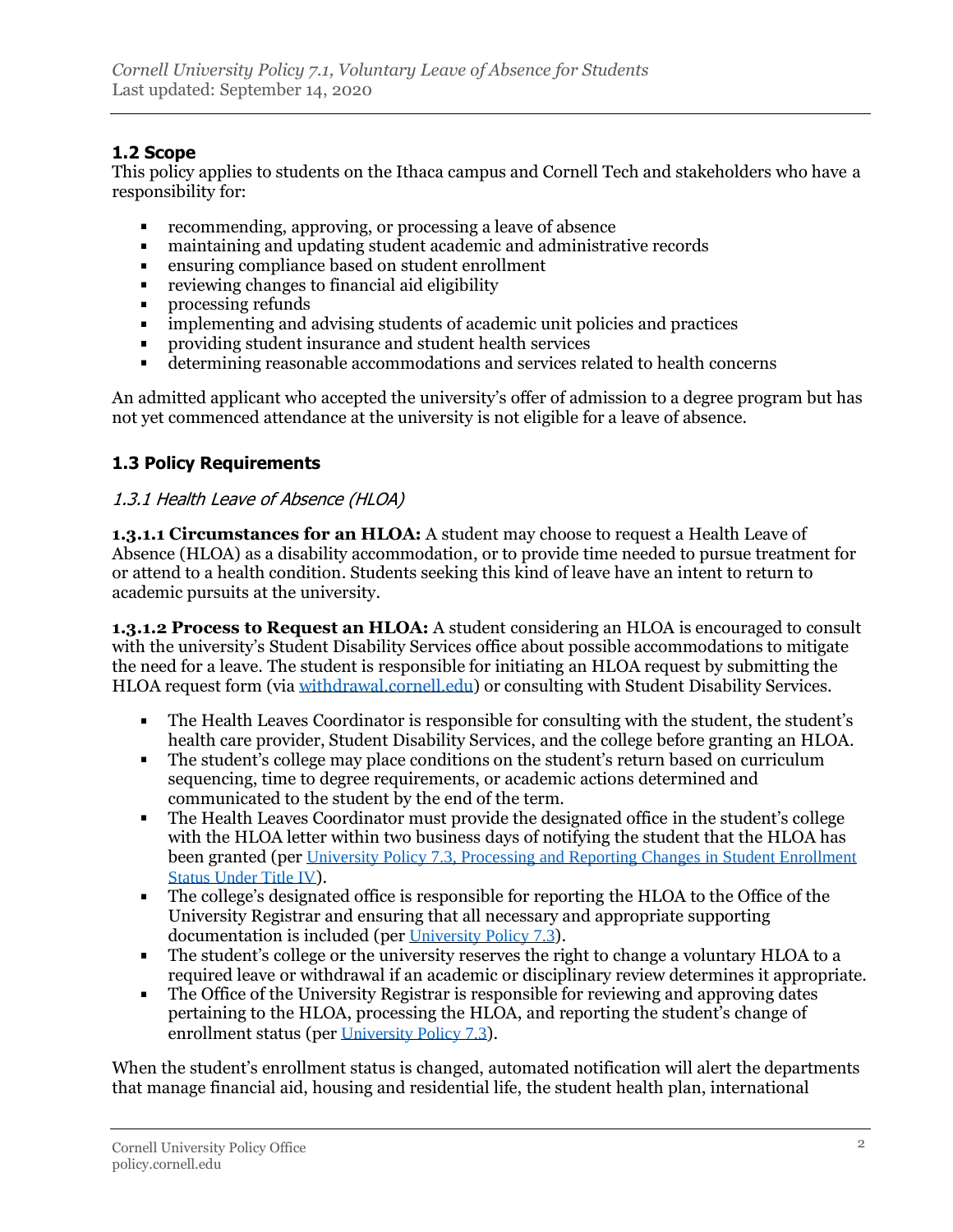services, and athletics, as well as the student's instructors and faculty advisor. **Note:** The change in enrollment status may have implications for financial aid, billing, student health benefits, and international student visa status.

**1.3.1.3 Deadline to Request an HLOA:** A student may request an HLOA at any time after the student has commenced attendance at the university as part of a Cornell degree program. If the HLOA is for the current term, the last day of the term is the deadline.

At any point throughout the term, the student can request to withdraw from the institution. Once withdrawn, the student must apply for readmission and registration for any future enrollment. Readmission to the university is not guaranteed.

**1.3.1.4 Duration of an HLOA:** A student is not permitted to return from an HLOA within the semester that the leave was taken. In addition, the student's college may set a maximum duration for the HLOA based on academic and other considerations. Beyond those parameters, the duration of the HLOA will depend upon the time the student needs for treatment and/or recovery and the resolution of academic conditions determined by the student's college.

**1.3.1.5 Financial Considerations:** An HLOA is considered a withdrawal for Title IV purposes. Implications for financial aid are described in [University Policy 7.3.](https://www.dfa.cornell.edu/policy/policies/processing-and-reporting-changes-student-enrollment-status-under-title-iv) Tuition charges assessed to the student may be reduced on a prorated schedule (see [www.dfa.cornell.edu/bursar/students](https://www.dfa.cornell.edu/bursar/students-parents/leaving)[parents/leaving\)](https://www.dfa.cornell.edu/bursar/students-parents/leaving). The effective date of the HLOA will determine the student's tuition liability for the semester.

Funded graduate students returning from an approved HLOA within the four-year window retain any financial support remaining from their original offer of admission, as outlined in the Code of Legislation of the Graduate Faculty (see [gradschool.cornell.edu/policies/code-of-legislation\)](https://gradschool.cornell.edu/policies/code-of-legislation/).

**1.3.1.6 Student Status:** A student on an HLOA is not registered with the university and therefore is not eligible for privileges afforded to registered students, including, but not limited to, residing in university housing, accessing university resources, and receiving direct supervision by faculty members. An HLOA does not terminate in-progress academic and non-academic student conduct proceedings.

For international students, taking an HLOA may have implications for the student's visa status. International students are advised to consult with the Office of Global Learning, International Services, regarding federal immigration requirements.

**1.3.1.7 Transcript Notations:** A student approved for an HLOA will have "Leave of Absence" noted on their official transcript.

- $\mathbf{u}$ The student will receive a grade for any course that was completed prior to the HLOA request date.
- If the student submits the HLOA request after the published deadline to drop classes, the student will receive the "course withdrawal" notation (W) for any courses that have not been completed.
- The student is not eligible to take an incomplete or receive a grade for a course when the  $\blacksquare$ leave date precedes the class end date.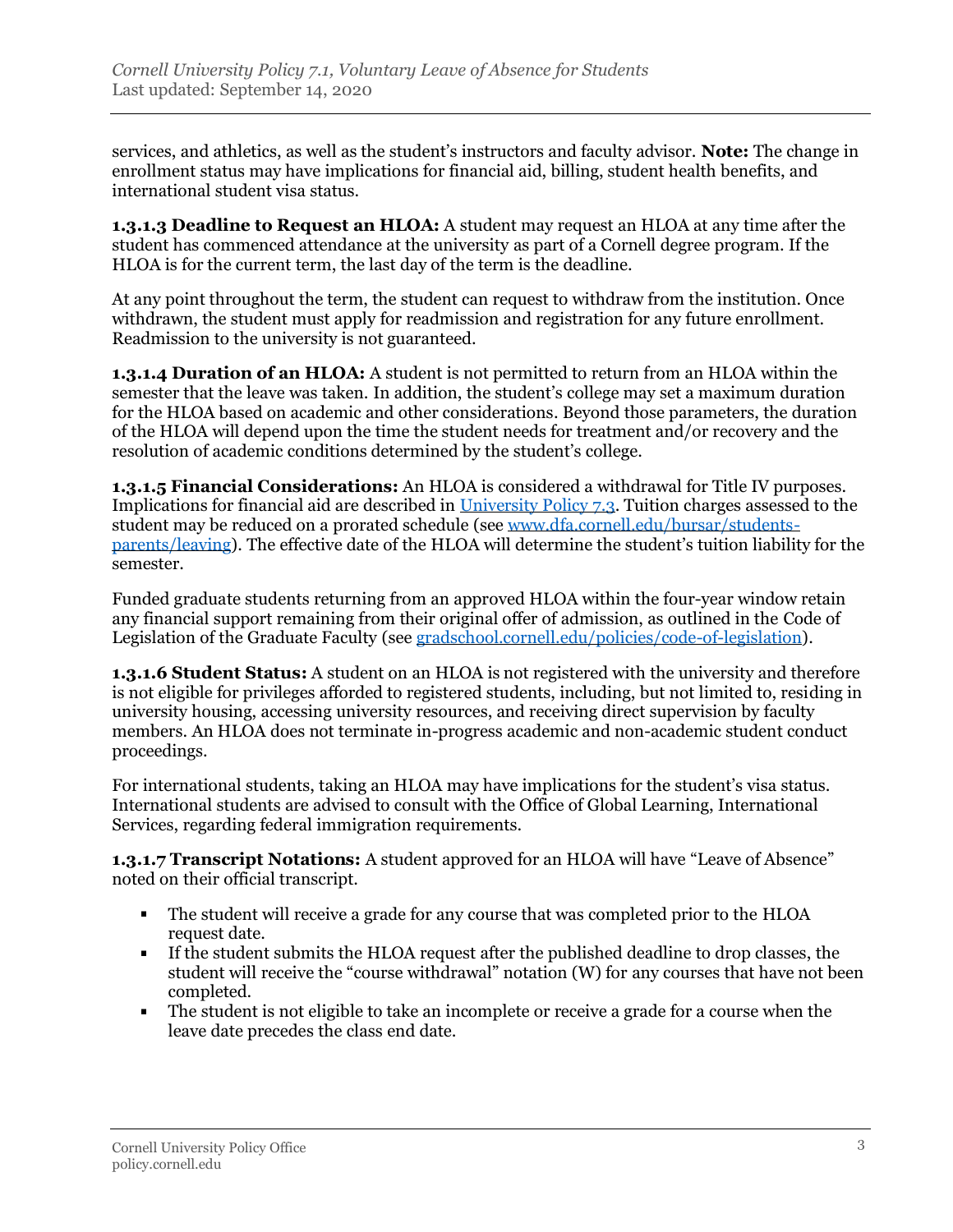**1.3.1.8 Process to Return from an HLOA:** A student seeking to return to the university from an HLOA must submit documentation indicating fitness to resume their education at Cornell, which should include one or more of the following:

- Health care provider documentation form
- **Personal statement form**
- **Medical records**
- **Accommodation recommendations**

The Health Leaves Coordinator may request additional information or documentation to establish the student's fitness to resume their education at Cornell.

The Health Leaves Coordinator is responsible for consulting with the student; Student Disability Services; the student's college; and a health care provider, if needed, before approving the student's request to return from the HLOA. The Health Leaves Coordinator is responsible for approving the return request based on documentation of the student's fitness to return and confirmation from the student's college that prearranged academic conditions have been fulfilled.

The designated office for the student's college is responsible for processing the return from the HLOA and term activating the student.

**1.3.1.9 Process for Appealing an HLOA Decision:** Appeals will be considered only when the student can provide relevant new information, if incorrect facts were used, or in the event of a substantial procedural error. A student who wants to appeal a decision regarding an HLOA request should submit a letter of appeal within five business days to a committee chaired by the Director of Student Disability Services.

A student who wants to appeal any conditions placed on their HLOA by their college based on curriculum sequencing or academic actions must follow their college's applicable appeal process, if any.

#### <span id="page-3-0"></span>1.3.2 Personal Leave of Absence (PLOA)

**1.3.2.1 Circumstances for PLOA:** A student may choose to request a Personal Leave of Absence (PLOA) due to an opportunity or personal circumstances that are not related to a health condition. Students seeking this kind of leave have an expected return date after the end of the current term.

**1.3.2.2 Process to Request a PLOA:** A student seeking a PLOA is responsible for initiating the request by submitting a PLOA Request: undergraduate and professional students via [withdrawal.cornell.edu;](https://withdrawal.cornell.edu/) graduate research degree students via [gradschool.cornell.edu/forms](https://gradschool.cornell.edu/forms)

- The student's college is responsible for approving the PLOA request. The college may place conditions on the student's return from the PLOA based on curriculum sequencing, time to degree requirements, or academic actions determined and communicated to the student by the end of the term.
- The college's designated office is responsible for reporting the PLOA to the Office of the University Registrar and ensuring that all necessary and appropriate supporting documentation is included (per [University Policy 7.3, Processing and Reporting Changes in](https://www.dfa.cornell.edu/policy/policies/processing-and-reporting-changes-student-enrollment-status-under-title-iv)  [Student Enrollment Status Under Title IV\)](https://www.dfa.cornell.edu/policy/policies/processing-and-reporting-changes-student-enrollment-status-under-title-iv).
- The student's college or the university reserves the right to change a voluntary PLOA to a  $\blacksquare$ required leave or withdrawal if an academic or disciplinary review determines it appropriate.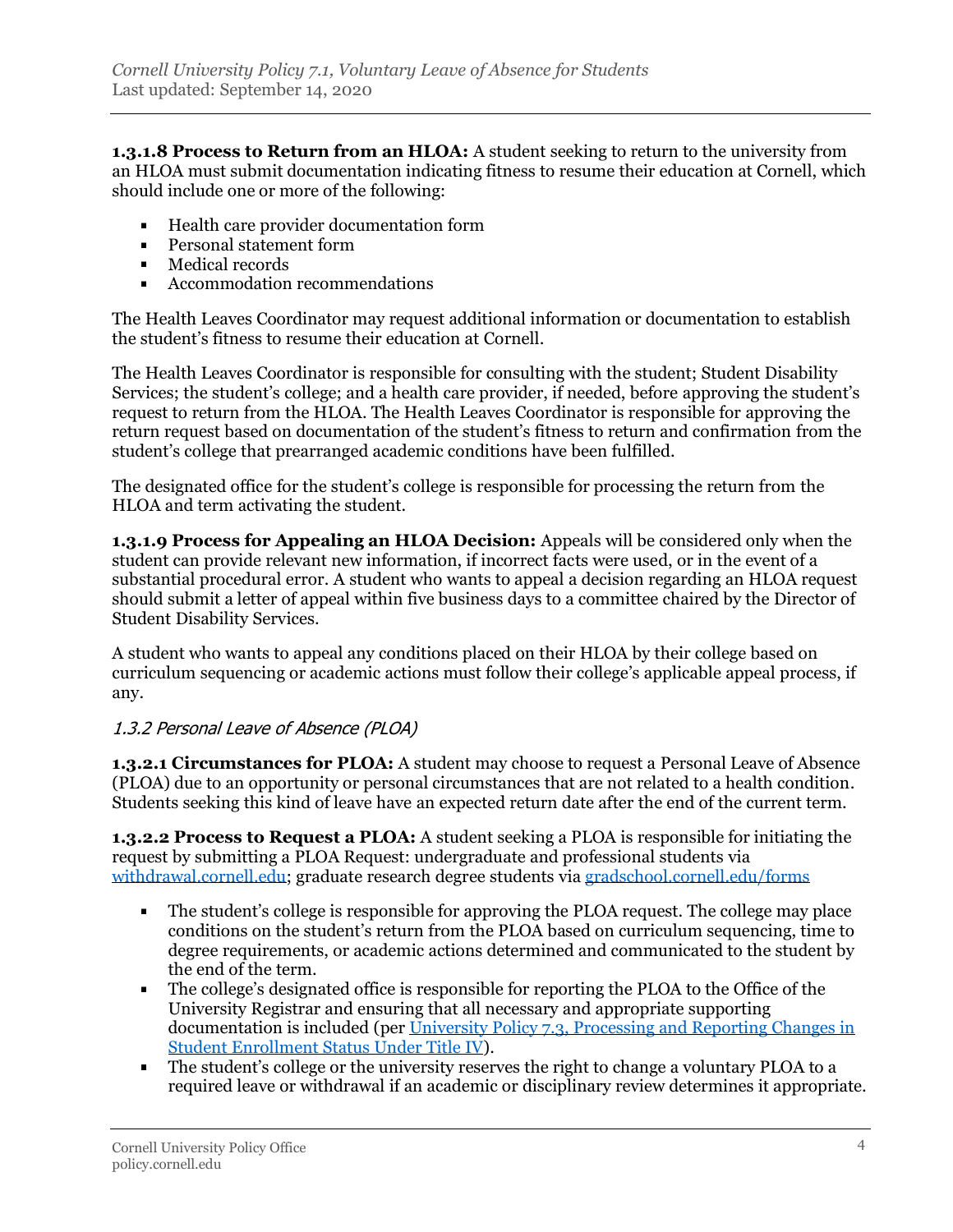The Office of the University Registrar is responsible for reviewing and approving dates pertaining to the PLOA, processing the PLOA, and reporting the student's change of enrollment status (per [University Policy 7.3\)](https://www.dfa.cornell.edu/policy/policies/processing-and-reporting-changes-student-enrollment-status-under-title-iv).

When the student's enrollment status is changed, automated notification will alert the departments that manage financial aid, housing and residential life, the student health plan, international services, and athletics, as well as the student's instructors and faculty advisor. **Note:** The change in enrollment status may have implications for financial aid, billing, student health benefits, and international student visa status.

**1.3.2.3 Deadline to Request a PLOA:** A student may request a PLOA at any time after the student has commenced attendance at the university as part of a Cornell degree program. If the PLOA is for the current term, the last day of the term is the deadline.

At any point throughout the term, the student can request to withdraw from the institution. Once withdrawn, the student must apply for readmission and registration for any future enrollment. Readmission to the university is not guaranteed.

**1.3.2.4 Duration of a PLOA:** A student is not permitted to return from a PLOA after an academic term has begun. In addition, the student's college may set a minimum and maximum duration for the PLOA based on academic and other considerations. The college may permanently withdraw the student if they do not return from their PLOA or request an extension within the maximum time allowed by the college.

**1.3.2.5 Financial Considerations:** A PLOA is considered a withdrawal for Title IV purposes. Implications for financial aid are described in [University Policy 7.3](https://www.dfa.cornell.edu/policy/policies/processing-and-reporting-changes-student-enrollment-status-under-title-iv). Tuition charges assessed to the student may be reduced on a prorated schedule (see [www.dfa.cornell.edu/bursar/students](https://www.dfa.cornell.edu/bursar/students-parents/leaving)[parents/leaving\)](https://www.dfa.cornell.edu/bursar/students-parents/leaving). The effective date of the PLOA will determine the student's tuition liability for the semester.

Funded graduate students returning from an approved PLOA do not retain unused financial support from their original offer of admission, as outlined in the Code of Legislation of the Graduate Faculty (see [gradschool.cornell.edu/policies/code-of-legislation\)](https://gradschool.cornell.edu/policies/code-of-legislation/).

**1.3.2.6 Student Status:** A student on a PLOA is not registered with the university and therefore is not eligible for privileges afforded to registered students, including, but not limited to, residing in university housing, accessing university resources, and receiving direct supervision by faculty members. A PLOA does not terminate in-progress academic and nonacademic student conduct proceedings.

For international students, taking a PLOA may have implications for the student's visa status. International students are advised to consult with the Office of Global Learning, International Services, regarding federal immigration requirements.

**1.3.2.7 Transcript Notations:** A student approved for a PLOA will have "Leave of Absence" noted on the student's official transcript.

 $\blacksquare$ The student will receive a grade for any course that was completed prior to the PLOA request date.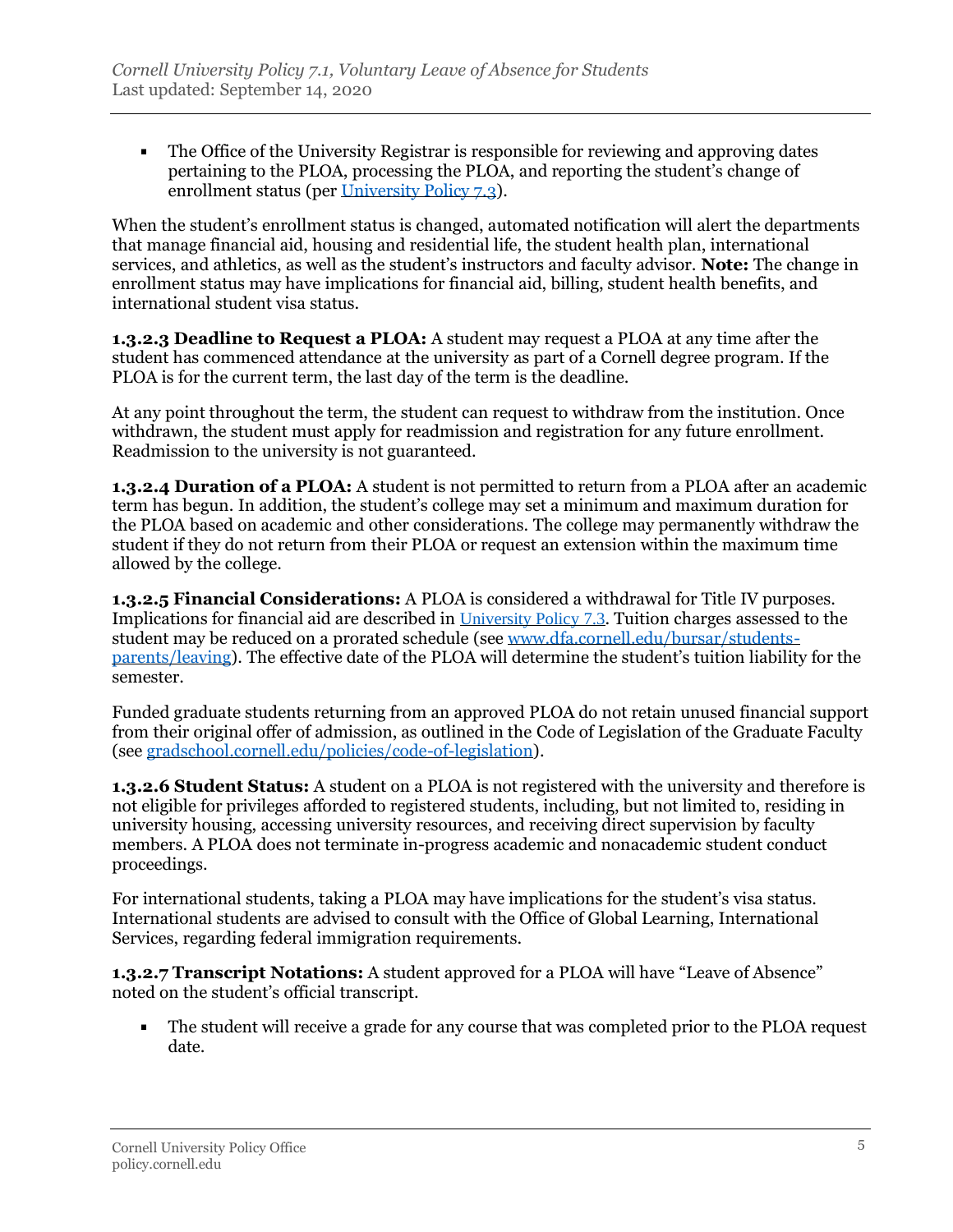- If the student submits the PLOA request after the published deadline to drop classes, the student will receive the "course withdrawal" notation (W) for any courses that have not been completed.
- The student is not eligible to take an incomplete or receive a grade for a course when the  $\blacksquare$ leave date precedes the class end date.

**1.3.2.8 Process to Return from a PLOA:** A student seeking to return to the university from a PLOA must submit a written request to return from the PLOA in accordance with college procedures. The designated office for the student's college is responsible for processing the return from the PLOA and term activating the student.

**1.3.2.9 Process for Appealing a PLOA Decision:** The student's college is responsible for approving a request to take or return from a PLOA. A student who wishes to appeal their college's decision must follow the college applicable appeal process, if any.

#### <span id="page-5-0"></span>**1.4 Collection and Retention of Information**

Certain information and documentation related to the student's leave of absence are a part of the student's education record and subject to the Family Educational Rights and Privacy Act (FERPA). Under no circumstances should any academic faculty or staff member request health information or records directly from the student.

Records associated with this policy are retained or disposed of in accordance with [University Policy](https://www.dfa.cornell.edu/policy/policies/retention-university-records)  [4.7, Retention of University Records.](https://www.dfa.cornell.edu/policy/policies/retention-university-records)

#### <span id="page-5-1"></span>**1.5 Compliance**

A student who ceases academically related activities without requesting a voluntary leave of absence may face consequences related, but not limited to, academic action, financial aid eligibility, tuition refunds, and student visa status.

The University Compliance Office, University Audit, and others may audit or investigate to assess compliance with this policy. Non-compliance with university policies is addressed in accordance with applicable policies and procedures, and is subject to progressive disciplinary action up to and including termination.

### <span id="page-5-2"></span>**2. To Whom This Policy Applies**

 $\boxtimes$  Ithaca-based locations (includes Cornell Tech)

#### **Who should read this policy:**

- Any student seeking a leave of absence
- Administrators, deans, directors, and department heads
- **University faculty**
- College student services staff
- Cornell Health staff, including Student Disability Services
- Health Leaves Coordinator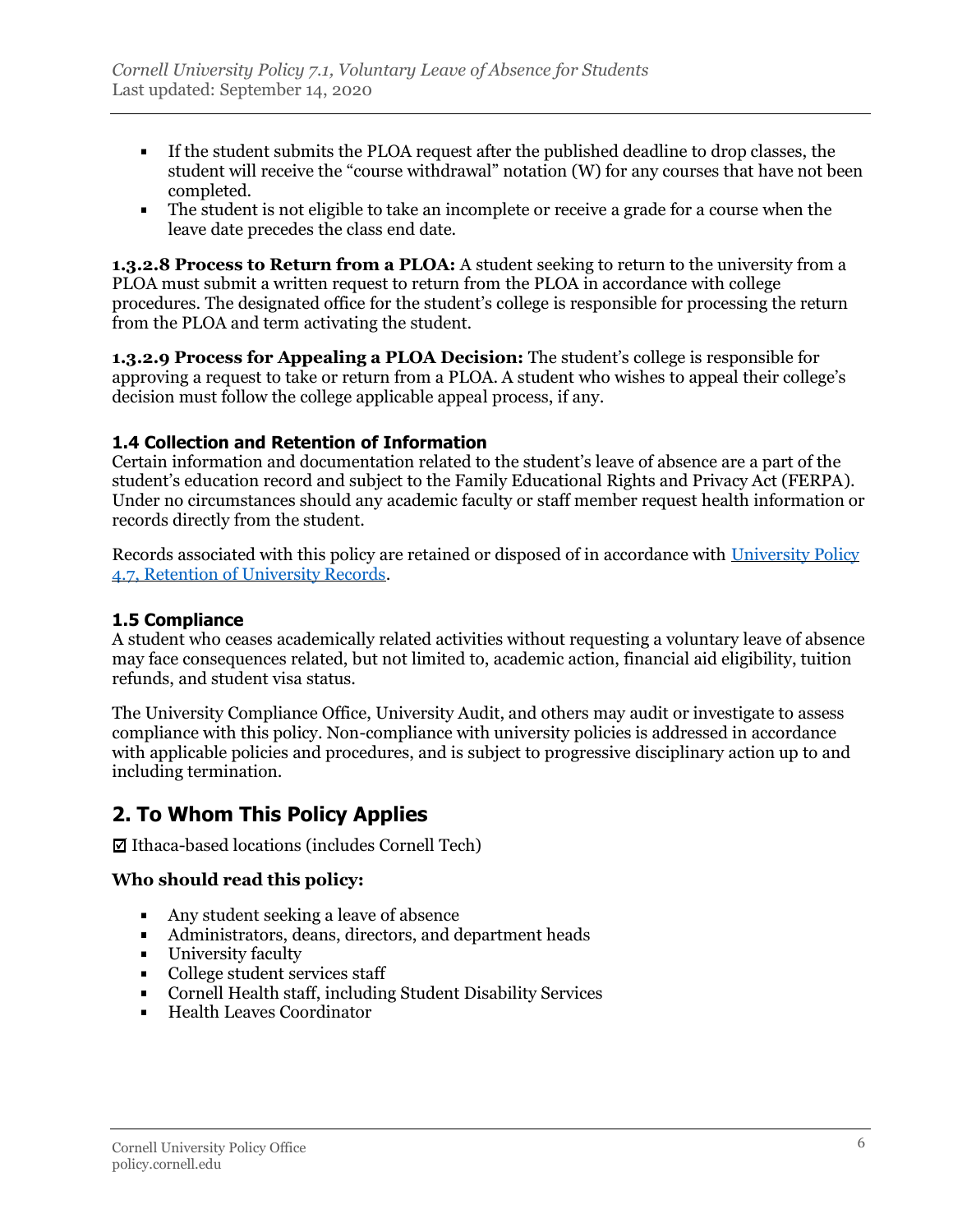### <span id="page-6-0"></span>**3. Definitions**

| <b>Term</b>                               | <b>Definition</b>                                                                                                                                                                                                                                                                                                                                                                                                                                                                                                                                                                                                                                                                                                                  |  |
|-------------------------------------------|------------------------------------------------------------------------------------------------------------------------------------------------------------------------------------------------------------------------------------------------------------------------------------------------------------------------------------------------------------------------------------------------------------------------------------------------------------------------------------------------------------------------------------------------------------------------------------------------------------------------------------------------------------------------------------------------------------------------------------|--|
| <b>Academically Related</b><br>Activities | Academic activity is defined as activities that are academic in nature or<br>directly related to academic endeavors, as determined by the university.<br>Academically related activities include, but are not limited to, the<br>following:<br>Attending a class online or in person where there is opportunity for<br>٠<br>direct interaction between instructor and students.<br>Submitting an academic assignment (paper or electronic).<br>٠<br>Taking an exam, defending a thesis or dissertation, completing an<br>interactive tutorial, or participating in computer-assisted<br>instruction.<br>Attending a study group assigned by the school.<br>Ξ<br>Participating in an online discussion about academic matters.<br>٠ |  |
|                                           | Initiating contact with a faculty member or instructor to ask a<br>п<br>question about the academic subject studied in the course.<br>Participating in assistantship programs such as graduate<br>٠<br>assistantship (GA), graduate research assistantship (GRA), research<br>assistantship (RA), and teaching assistantship (TA). Graduate<br>Students only.<br>Conducting academic research under the mentorship or leadership<br>п<br>of a faculty member.                                                                                                                                                                                                                                                                      |  |
|                                           | Academically related activities do NOT include activities where a<br>student may be present but not academically engaged, such as:<br>Living in institutional (for example, on-campus) housing<br>٠<br>Participating in a meal plan<br>٠<br>Logging in to an online class without active participation<br>٠<br>Participating in a student-organized study group<br>٠<br>Participating in academic counseling or advising<br>٠                                                                                                                                                                                                                                                                                                      |  |
| College                                   | College is used to refer to both colleges and schools within Cornell.                                                                                                                                                                                                                                                                                                                                                                                                                                                                                                                                                                                                                                                              |  |
| Designated Office                         | The office designated by each school or college where students must<br>provide formal notification of a desired leave or withdrawal from the<br>university to begin the official withdrawal process and which is<br>responsible for posting conferred degrees (graduations).<br><b>Note:</b> Units will designate the school/college registrar or office of<br>student services (or equivalent) as the designated office.                                                                                                                                                                                                                                                                                                          |  |
| <b>Effective Date</b>                     | Date the leave request form is submitted, or the last date of the prior<br>term if the student submits the form between terms. The effective date<br>can be adjusted to the last date of class attendance if a medical<br>condition delays submission of the request form.                                                                                                                                                                                                                                                                                                                                                                                                                                                         |  |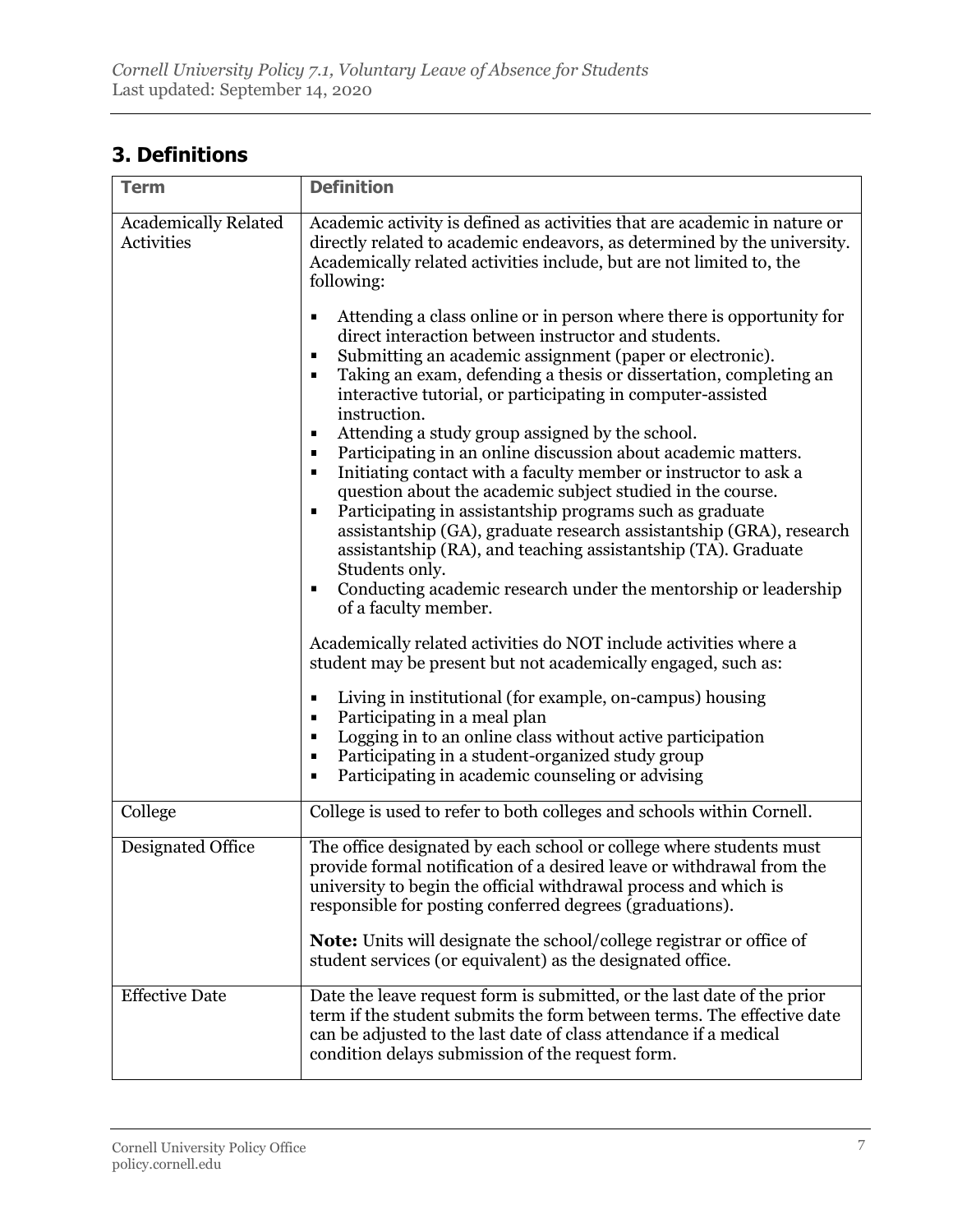| <b>Term</b>                                | <b>Definition</b>                                                                                                                                                                                                                                                                                                                                                                        |
|--------------------------------------------|------------------------------------------------------------------------------------------------------------------------------------------------------------------------------------------------------------------------------------------------------------------------------------------------------------------------------------------------------------------------------------------|
| <b>Enrollment Status</b>                   | The status of a registered student with the university for academic<br>enrollment purposes. The university recognizes four basic student<br>enrollment statuses:<br>Enrolled (full time, three-quarter time, half time, less than half<br>$\blacksquare$<br>time)<br>Leave (considered a withdrawal for Title IV purposes)<br>Graduated<br>$\blacksquare$<br>Withdrawn<br>$\blacksquare$ |
| Health Leave of<br>Absence                 | A temporary separation of a student from the university requested by the<br>student as an accommodation for a disability and/or for the purpose of<br>seeking treatment and recovery related to a health condition, with the<br>intent to return to academic pursuits.                                                                                                                   |
| Last Day of the Term                       | The scheduled end date of the student's classes or the last day of exams<br>for the academic term, whichever is later.                                                                                                                                                                                                                                                                   |
| Personal Leave of<br>Absence               | A temporary separation of a student from the university requested by<br>the student for reasons unrelated to health with an expected return date<br>after the end of the current term.                                                                                                                                                                                                   |
| Student                                    | An individual enrolled in any program at the university that leads to a<br>bachelor's, professional, or graduate degree.                                                                                                                                                                                                                                                                 |
| Voluntary Leave of<br>Absence              | A temporary separation of a student from the university for health or<br>personal reasons, which is requested by a student who intends to return<br>to academic pursuits.                                                                                                                                                                                                                |
| Withdrawal for Title<br><b>IV Purposes</b> | Any time a student does not complete all of the days in the term the<br>student was scheduled to complete.                                                                                                                                                                                                                                                                               |

# <span id="page-7-0"></span>**4. Policy Administration**

<span id="page-7-1"></span>

| <b>Policy Clarification</b><br>and Interpretation | <b>Contact</b>                                   | <b>Phone</b>         | <b>Email/Web Address</b> |
|---------------------------------------------------|--------------------------------------------------|----------------------|--------------------------|
| Ithaca-based<br>locations                         | Vice President<br>for Student and<br>Campus Life | $(607)$ 255-<br>7595 | VPSCL@cornell.edu        |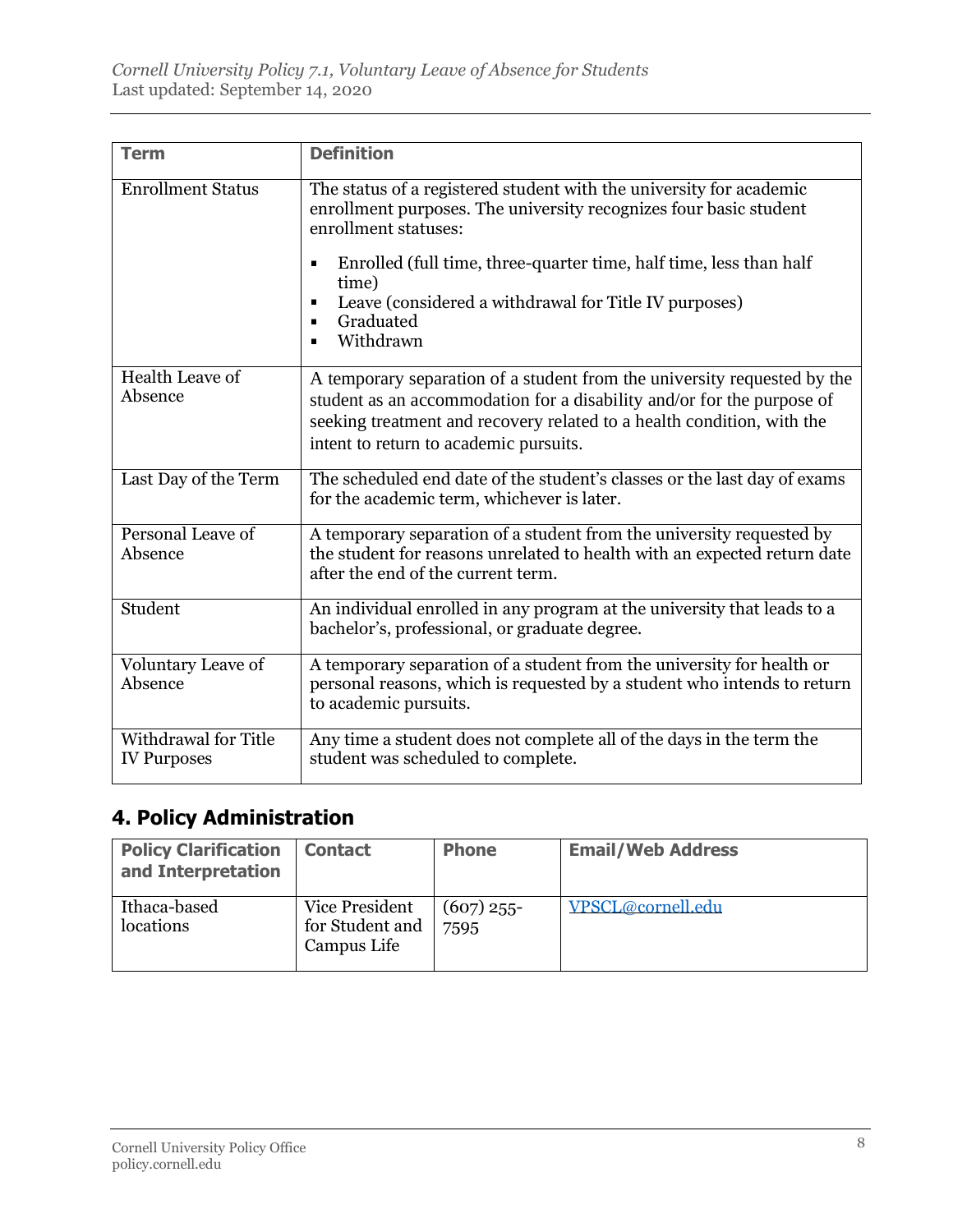## **5. Appendix**

#### <span id="page-8-0"></span>**5.1 Key Contacts**

| <b>Topic</b>                                                                                                                   | <b>Contact</b>                                           | <b>Phone</b>         | <b>Email/website</b>                                                                                      |
|--------------------------------------------------------------------------------------------------------------------------------|----------------------------------------------------------|----------------------|-----------------------------------------------------------------------------------------------------------|
| Academic planning<br>and support<br>resources for Cornell<br>Tech students                                                     | <b>Cornell Tech</b>                                      |                      | studentservices@tech.cornell.edu<br>studentwellness@tech.cornell.edu<br>studentsservices.tech.cornell.edu |
| Academic planning,<br>curriculum<br>sequencing, and<br>support resources for<br>students on the<br>Ithaca campus               | Ithaca Campus<br>College<br>Advising<br><b>Resources</b> |                      | registrar.cornell.edu/service-<br>resources/college-advising-directory                                    |
| Accommodations and<br>services related to a<br>health concern                                                                  | Student<br>Disability<br><b>Services</b>                 | $(607)$ 254-<br>4545 | sds cu@cornell.edu<br>sds.cornell.edu                                                                     |
| <b>Enrollment status</b><br>and reporting,<br>maintaining and<br>updating student<br>academic and<br>administrative<br>records | University<br>Registrar                                  | $(607)$ 255-<br>4232 | univreg@cornell.edu<br>registrar.cornell.edu                                                              |
| Financial aid<br>eligibility - reviewing<br>changes                                                                            | <b>Financial Aid</b>                                     | $(607)$ 255-<br>5145 | finaid@cornell.edu<br>finaid.cornell.edu                                                                  |
| Grading, enrollment,<br>and student records                                                                                    | College<br>Registrars                                    |                      | registrar.cornell.edu/service-<br>resources/college-registrar-directory                                   |
| Health Leave of<br>Absence -<br>documentation<br>related to leave                                                              | <b>Cornell Health</b>                                    | $(607)$ 255-<br>5155 | cornellhealth@cornell.edu<br>health.cornell.edu                                                           |
| <b>Health Leave of</b><br>Absence – process<br>and documentation                                                               | <b>Health Leaves</b><br>Coordinator                      |                      | healthleaves@cornell.edu<br>health.cornell.edu/get-care/health-<br>leave-absence                          |
| <b>Student Health Plan</b><br>$(SHP)$ – impact of<br>leave on coverage                                                         | <b>Student Health</b><br><b>Benefits</b>                 | $(607)$ 255-<br>6363 | studentbenefits@cornell.edu<br>studenthealthbenefits.cornell.edu                                          |